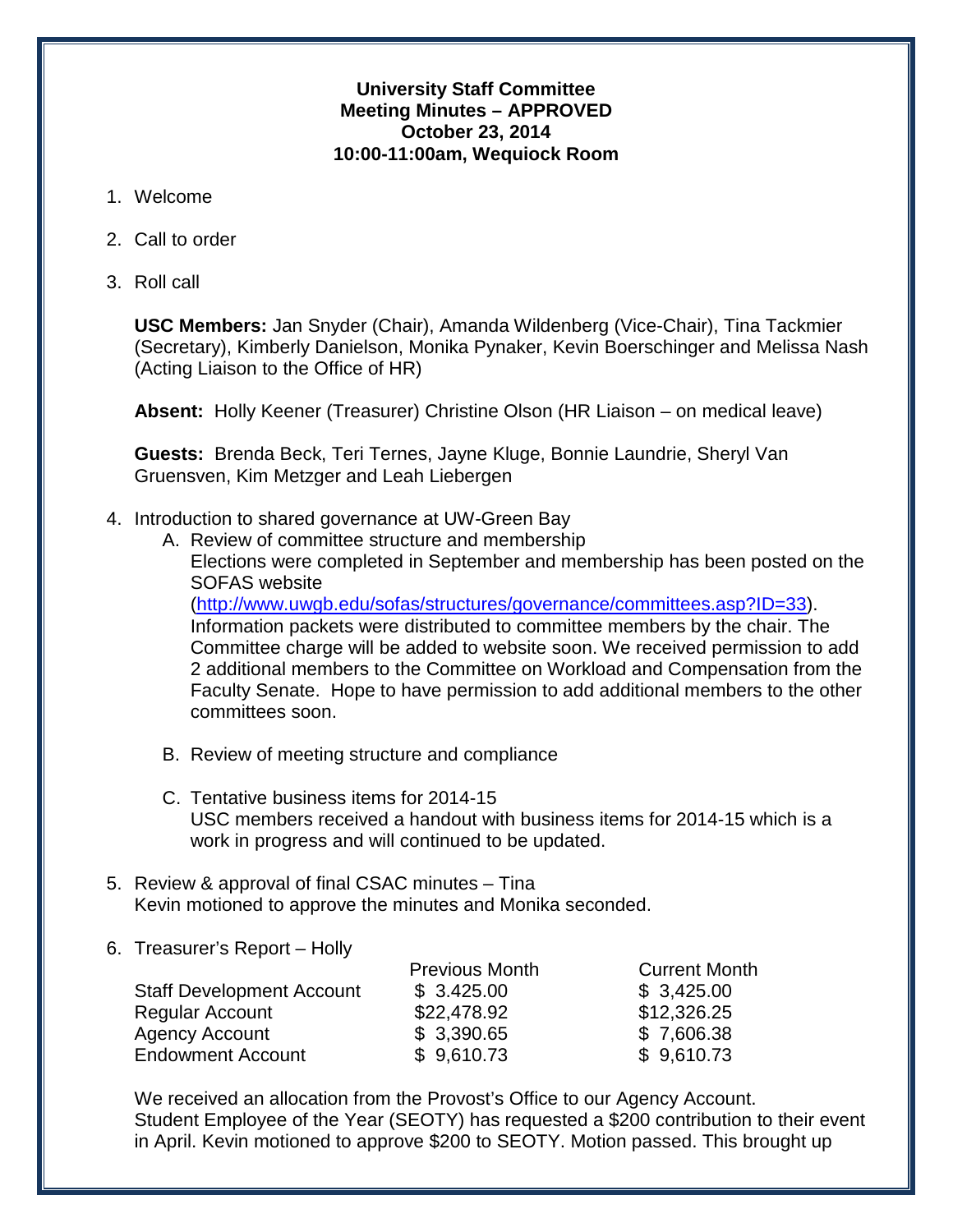discussion about what the USC can/can't spend their money on. Dan McCollum and SuAnn Detampel will attend the November meeting to discuss usage of funds. 102 account can only be used for professional development requests to attend conferences or training sessions. Agency account is not considered state funds and has more flexibility. How does our Endowment Account grow (a question for Dan and SuAnn)? Jan provided a handout of the Academic Staff Professional Development spending guidelines. The USC Professional Development Committee can compare guidelines to see if they can be made similar.

7. Labor Management Report – HR Liaison (Melissa filling in for Christine) Personnel Updates:

None

New Employees:

**USA2** – AIC – Loretta Rafter hired to replace Vickie Kersten on 9/22/2014 Positions Waiting to be Filled:

**Police Officer** – Interviewing second round of candidates to replace Philip Watry **HVAC/Refrigeration Specialist – Senior** in Residence Life– Screening second round of candidates to replace Nicholas Phillips

**Facilities Repair Worker** in Facilities Management – Interviewing second round of candidates to replace Mark Vandenbergh

**Database Administrator (IS Data Services Senior)** in CIT – Screening applicants to replace Matt Albers

**Facilities Repair Worker – Advanced** in Res Life – Screening applicants to replace Jeffrey Minix

**Auto Equipment Tech Senior** in Facilities Management – Initial recruitment to replace David Krout failed. Will be posting this position at the Auto/Equip Tech Master level **Custodian (50%)** position at the Weidner Center – NEW – interviewing applicants **USPA** in TRiO and Precollege – screening applicants to replace Christopher Pohlman **USA2 (75%)** in CATL – Posted through November 3<sup>rd</sup> to replace Sandy Folsom **Financial Specialist 2** in Information Services – Posted through October 26<sup>th</sup> to replace Donna Beaumier

**ADA** in HB/NAS – Screening applicants to replace Carol Wautlet

**Financial Specialist 2** in the Controller's Office – Posted through November 2<sup>nd</sup> to replace Shelly Brehmer

USA2 (75%) in the Office of Grants and Research – Posted through December 3<sup>rd</sup> to replace Charmaine Robaidek

# 8. Committee updates/status

A. Election Committee This committee has not met.

# B. Personnel Committee

The topic of split deductions for health insurance was brought up. It is a possibility to split the monthly deduction between the 2 bi-weekly paychecks. It is currently being explored. In December there will be a statewide meeting in Madison in conjunction with the Board of Regents meeting. The Personnel Committee met with Sheryl to discuss future issues, UPS and updating the US Handbook.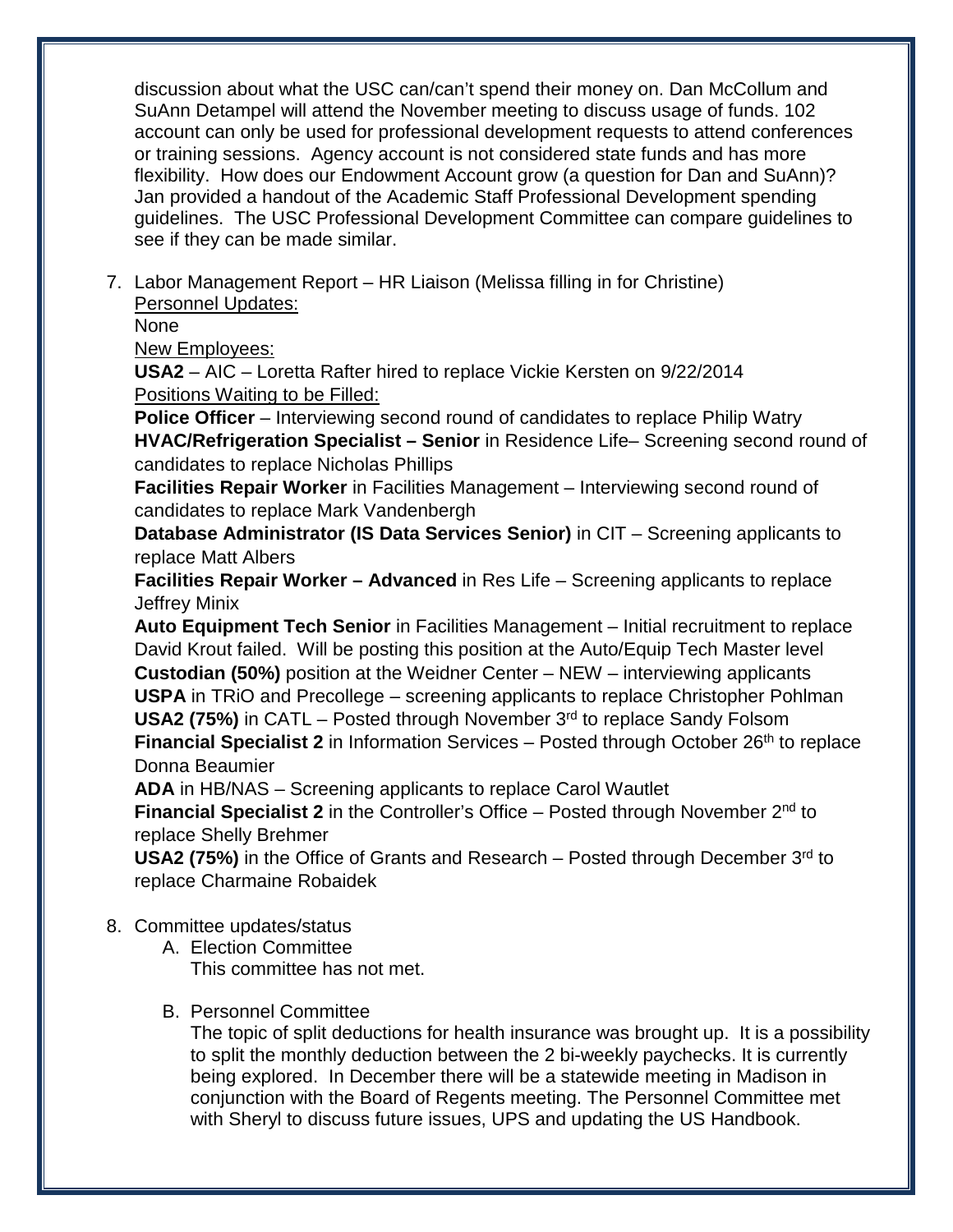C. Professional Development Committee

This committee has not met. Kevin brought up the possibility of inviting Academic Staff to the US Fall Conference. Kevin made a move to explore the possibility and Monika seconded.

- D. Updates on campus-wide committee membership (This was discussed under 4A)
- E. Updates on "Invent the Future" initiative working groups The working groups have just started meeting and their first reports are due October 29, 2014. Memberships are as follows: Innovation and Growth Committee – Kevin Boerschinger, Cindy Estrup and Barb **Holschbach** Enrollment Committee – Christine Nelson and Tina Tackmier Academic Portfolio – Nicole Miller Partnerships and External Affairs – Liz Hessler and Amanda Wildenberg

## 9. Business:

A. UPS policies – Sheryl Van Gruensven

Sheryl updated the group on current happenings regarding UPS. UW System is moving from OSER to UW System with regards to personnel matters. Campus reps worked on Operational Policies (OP's). Some have been finalized and approved by the Board of Regents. Op's will cover all employee types and while some pertain to all, some pertain to US only.HR will be working on the US Employee Handbook between now and July 1, 2015 (layoff, grievance and complaints). Chancellor Miller has final say over what is included in the handbook. 2 forums have been scheduled on layoff and grievance procedures – Nov. 6 and Nov. 13 (only need to attend 1 of the 2 sessions). HR and USC will present and answer questions. After the forums, USC will send a survey to US for feedback and submit to HR.

There have been Statewide telepresence meetings (initiated by UW-Whitewater). All campuses are invited to attend with a goal of including common language into the upcoming OP's.

HR has updated the UPS spreadsheet that shows the timelines and upcoming deadlines and will post on the website

(https://www.uwgb.edu/hr/campus/ups/index.html).

# B. Recap of 2014 CSAC Fall Conference

Fall Conference was a success with 141 members from across the state including NWTC and Fox Valley Tech. Evaluations were very good. The Professional Development Committee will be meeting to go over the evaluations further and start planning for next year.

- C. UWS Shared Governance
	- i. Monthly telepresence meeting updates Next meeting is Thurs. Nov. 13 1-2:30pm. USC members are encouraged to attend these meetings
	- ii. Policy telepresence meeting updates Next meeting is Fri. Oct. 31 from 10-11:30am.USC and Personnel Committee members are encouraged to attend these meetings.